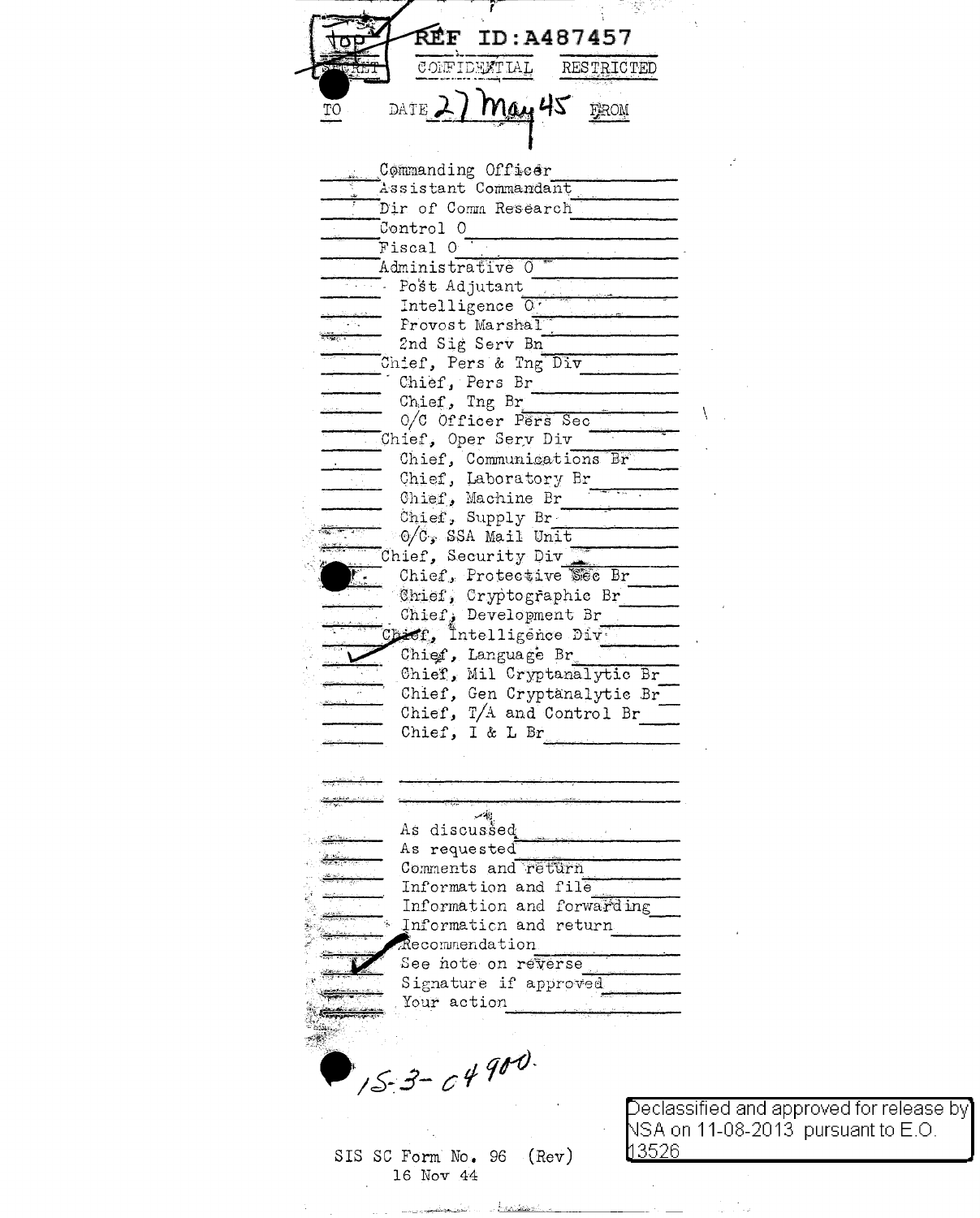Col. CWREE ID: A487457 I desire a fresh translation of these Aux massages. Please net your moot competant groups are garbled or in love let me know. Would appreciate having there back as poon as practicable  $\omega_{\rm c} \sim 10^{-4}$ These missages have been translated by Mr. Gerhard and In fland famil in callaboration. I am sure translation come to depended upon as accounts feder  $\sim 10^{11}$  and  $\sim 10^{11}$  $\epsilon_{\rm{max}}$  and  $\epsilon_{\rm{max}}$ contract the contract of the contract of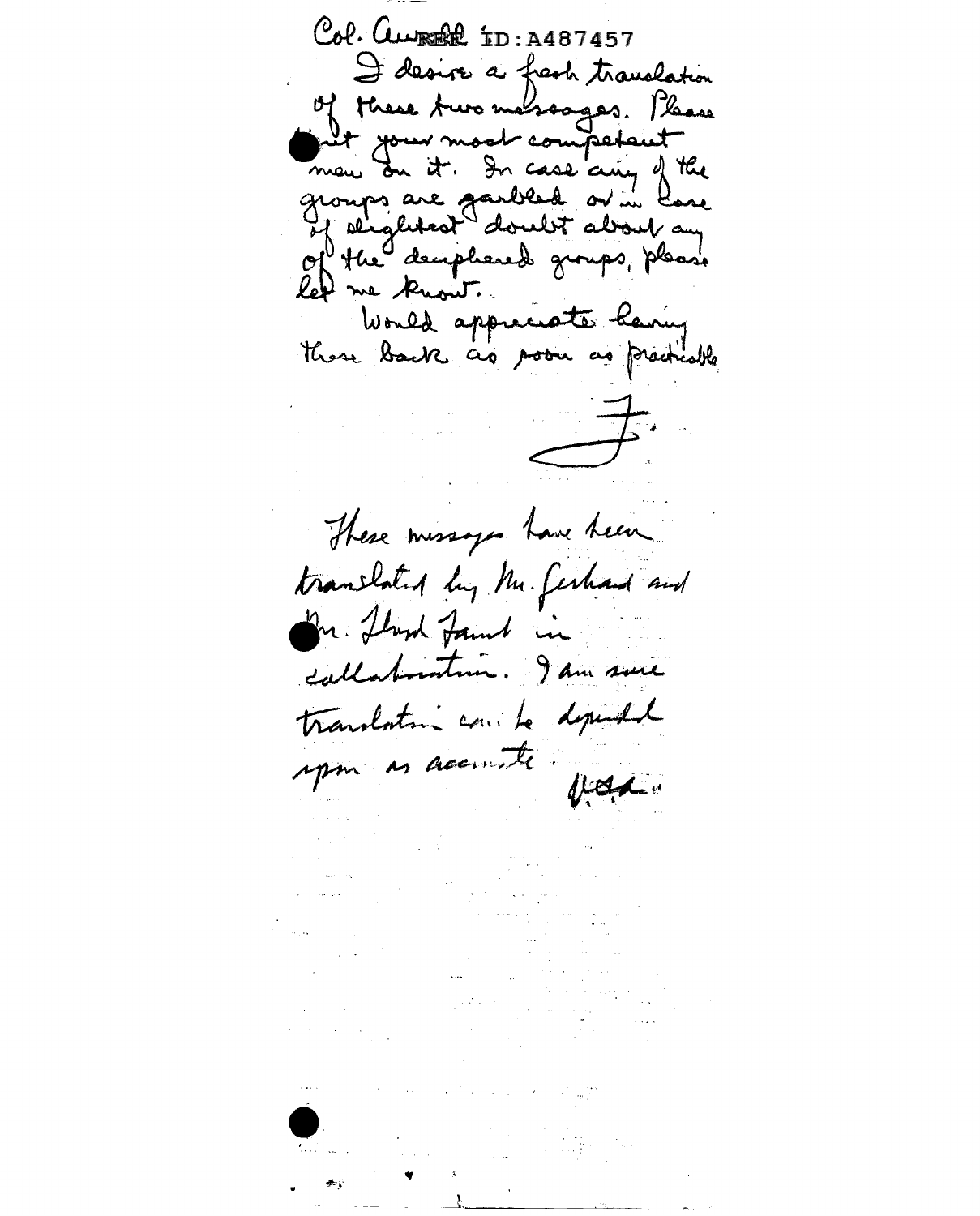**TopPEDEDRET87457** 

 $W. S. #.$ 

| Juri ver Land                                                                      |
|------------------------------------------------------------------------------------|
| Circ $#235\mu$                                                                     |
| Secret                                                                             |
| Please note that in case our foreign relations are on the verge of a break the     |
| following words are to be inserted at the beginning and end of general information |
| broadcasts, five times each.                                                       |
| In the event of tension in Japanese-American relations: "East."<br>1.              |
| In the event of ltension in Japanese-Soviet relations: "North."<br>2.              |
| In the event of   tension in   Japanese- British relations (including<br>3.        |
| occupation of THAILAND and invasion of Netherlands East Indies and Malaya):        |
| "West."                                                                            |
|                                                                                    |
|                                                                                    |
|                                                                                    |
|                                                                                    |
|                                                                                    |
|                                                                                    |
|                                                                                    |
|                                                                                    |
|                                                                                    |
|                                                                                    |
|                                                                                    |
|                                                                                    |
|                                                                                    |
| NO.<br><b>CHECKER</b><br>TRANS. #                                                  |
| SIS-SC No. 376 9 Aug. 44                                                           |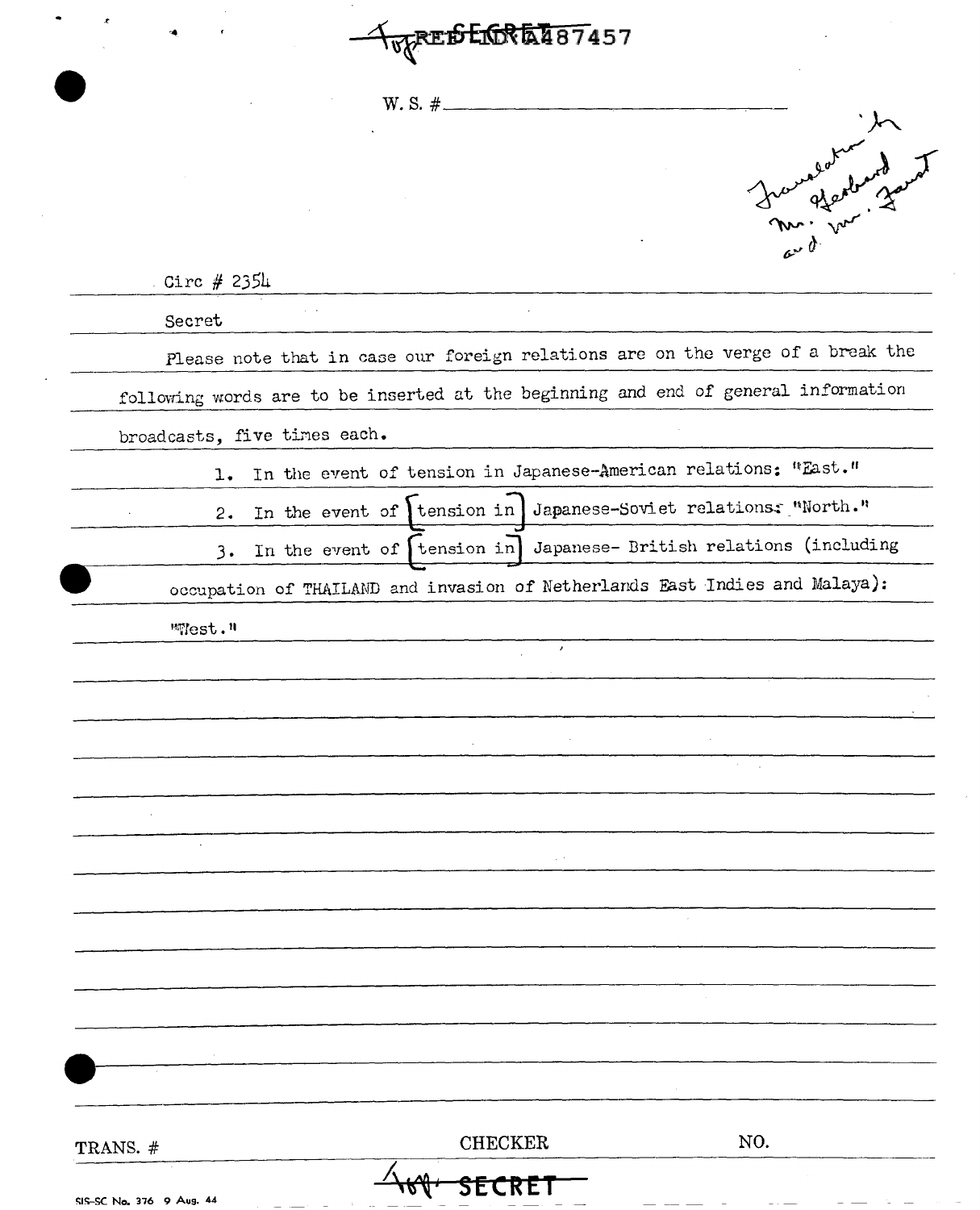**L<sub>op</sub>erSGGRKT87457**  $W.S. #$ 

 $-$  ,  $-$ 

...

 $\sim$  .



с.

|                                |                                                                                   | m<br>w <sub>1</sub> |
|--------------------------------|-----------------------------------------------------------------------------------|---------------------|
| Circ $#2353$                   |                                                                                   |                     |
| Handle in office chief's code. |                                                                                   |                     |
|                                | As a result of the tension in the international situation matters may             |                     |
|                                | come to the worst, Since in this event communications between us and the opposing |                     |
|                                | countries will at once be suspended it has been decided that, in case our foreigh |                     |
|                                | diplomatic relations come to a crisis, the following is to be broadcasted as a    |                     |
|                                | weather forecast in the Japanese language overseas news broadcast to all areas,   |                     |
|                                | repeated twice at the middle and at the end.                                      |                     |
|                                | In the event of [a crisis in Japanese-American relations:                         |                     |
| "East wind, rain."             |                                                                                   |                     |
| 2.                             | In the event of a crisis in Japanese-Soviet relations;                            |                     |
| "North wind, cloudy."          |                                                                                   |                     |
|                                | In the event of a crisis in Japanese-British relations (including                 |                     |
|                                | occupation of THAILAND and invasion of Netherlands East Indies and Malaya):       |                     |
| "West wind, fair."             |                                                                                   |                     |
|                                | In accordance with the above please make suitable disposition of your codes,      |                     |
| documents, etc.                |                                                                                   |                     |
|                                | This is to be treated with strictest secrecy.                                     |                     |
|                                |                                                                                   |                     |
|                                |                                                                                   |                     |
|                                |                                                                                   |                     |
|                                |                                                                                   |                     |
| TRANS. #                       | <b>CHECKER</b>                                                                    | NO.                 |
|                                |                                                                                   |                     |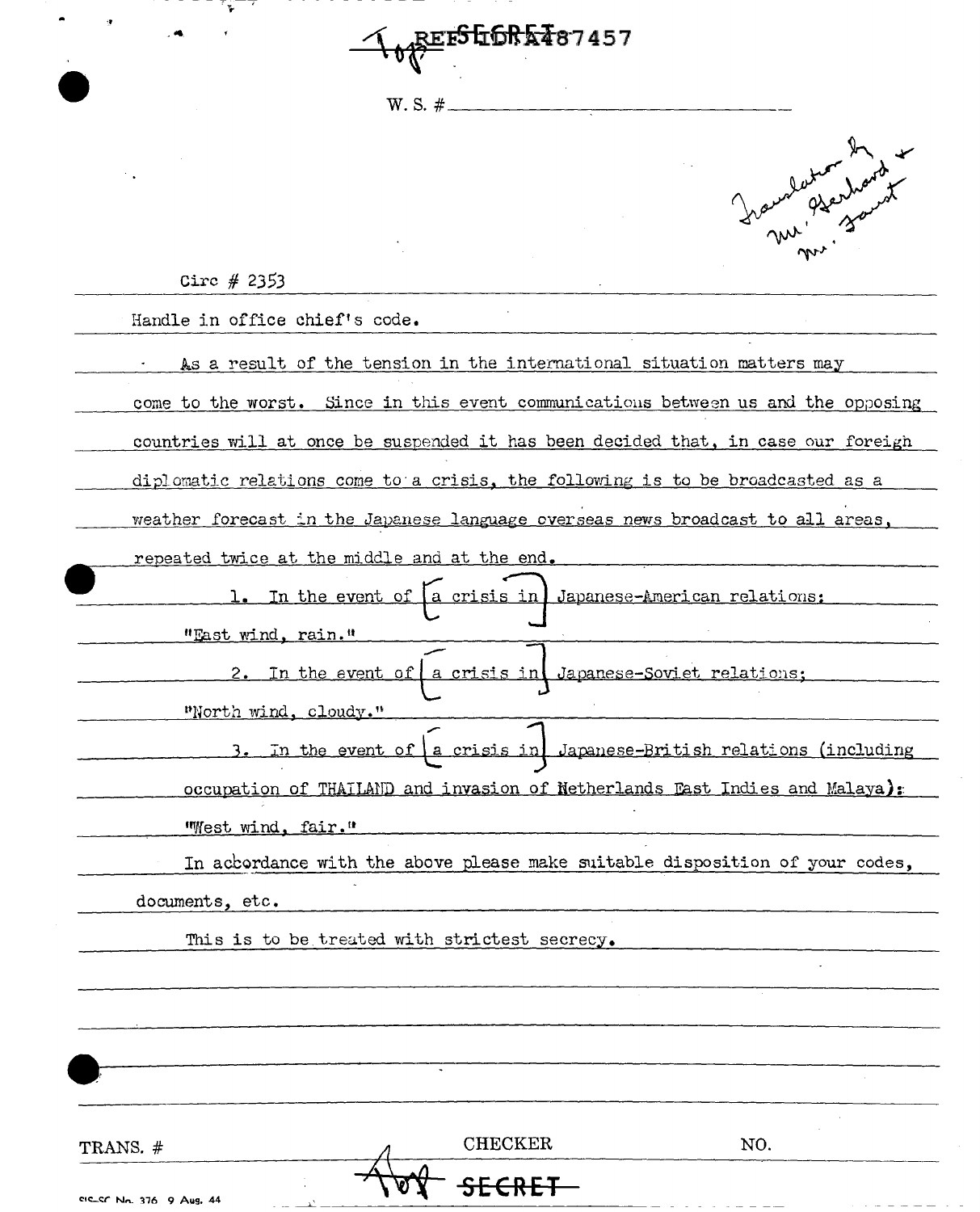

 $REF$ ID:A4874

> $MC-C$  (91)  $11/26/41$

FROM: TOKYO (TOGO)  $.~\tau$ 0: WASHINGTON (KOSHI)

19 NOVEMBER, 1941

 $J - 19$ 

CIRC #2353 (COMPLETE)

MWZHU BUWTJ

ХE IC  $NC$ **ST WALLE** NY I KY **ES** N<sub>1</sub>  $CU$ **KY** ŴТ AN UF WE Niku Jigyu  $MT$  $f\lambda$  ${\cal T}$  $N\ell$  $\bm{\mu}^i$  $\mathcal{N}_{\mathcal{U}}$  $N\ell$ KEN  $\mathcal{L}$ 7  $\frac{1}{2}$ HZ **US GK**  $ZW$ 1Y WÝ WU  $\overline{10}$ MT YK ᠊᠐᠐  $J \mathcal{V}$  $741$  $\mathcal{N}^{\dagger}$  $-4$  $k_{MAP}$  $N<sub>0</sub>$  $\frac{768}{660}$  $\Delta$ AT ATU TI TIARU KAMO  $1.741$  $XF$ **UX KZ RS** KH **SC FW** A<sub>0</sub> ЪS ΈQ AID. CF  $S<sub>1</sub>$  $1$  W WAYA SHI SEPARU TE KOKU TONO TSU SIN TEI  $41$  $EQ$  ( $\ell$ GS បត **BN** ΧF ZW LU XE **YM** LZ US TR GD  $BfN_{1}$  pv  $S$  $54/17$  $\mathcal{N}^+$ /j kA/ NANAEI K I  $H\ddot{H}$  selection 14  $FG$ XJ KC KY PE XG FH ΈK IY **VE** FJ ZT. NΧ VА ГX NEWS  $10<sup>U</sup>$  $H\tilde{6}$  $56$ KANG 71 NE VIMN NIVA MAFA الوسيا NV KH. **NC** ZW HS. ZP ΚR DB **NX** AE **NE LZ** ل ا XJ  $c\tau$ LA **BO** ا ہم HONGTE TEN AAN OVERLEAT  $\chi$ プ  $7$ V $u$ y. NÜ  $\mathcal{F}^{\mathbb{R}}$ GU FE YМ KY XG **OM KY** TW UQ EQ HL XD WD XE LW  $N<sub>0</sub>$  $J$   $\gamma N$  $K$  $\epsilon$  /  $\int$  $H<sup>1</sup>$  $N$ <sup>celli</sup>BEI  $674.5H1$ N O  $N$  (V/H)  $Z\mathcal{E}$  $19441$ N A **NC BO** EF PB XE  $ZW$ **JG** YM UQ ĒÕ XG HL **DW LD VB** N U  $\mathcal{L}$  $(1)$  Nic $H1$   $\leq$  0 KANKEI  $\mathcal{A}$  $M\in$  ${\cal H}$  $BA41$  $NIVM$  $\frac{NC}{T}$ VB **TK**  $\overline{0}C$ ХP KY **FE**  $c<sub>U</sub>$ CN JN. B<sub>0</sub> XE XD VM 3  $2\bm{\mathcal{E}}$  $K\cup$ M U  $R<sub>1</sub>$  $(1)$  Tall  $\mathcal{F}'$ KANI NÜ **HZ MS**  $\langle B \rangle$ OV MO ٧B A<sub>0</sub> **MD** VB МT ರಾ ∴EQ WM HL TH, S IN  $7$ VV NI  $M/$  $\beta$ AH N (F ZŤ **VB** FÉ  $\overline{0}\overline{v}$ FÄ **XP** KΥ ER HL ZA LW XD **CX NV**  $F\cup$  KU  $N1SH1N$ KA Û Û  $MC$ 'MV. **NV** ΚC QV JĠ UP 00 AF UF XE EQ NC VB D K E 7